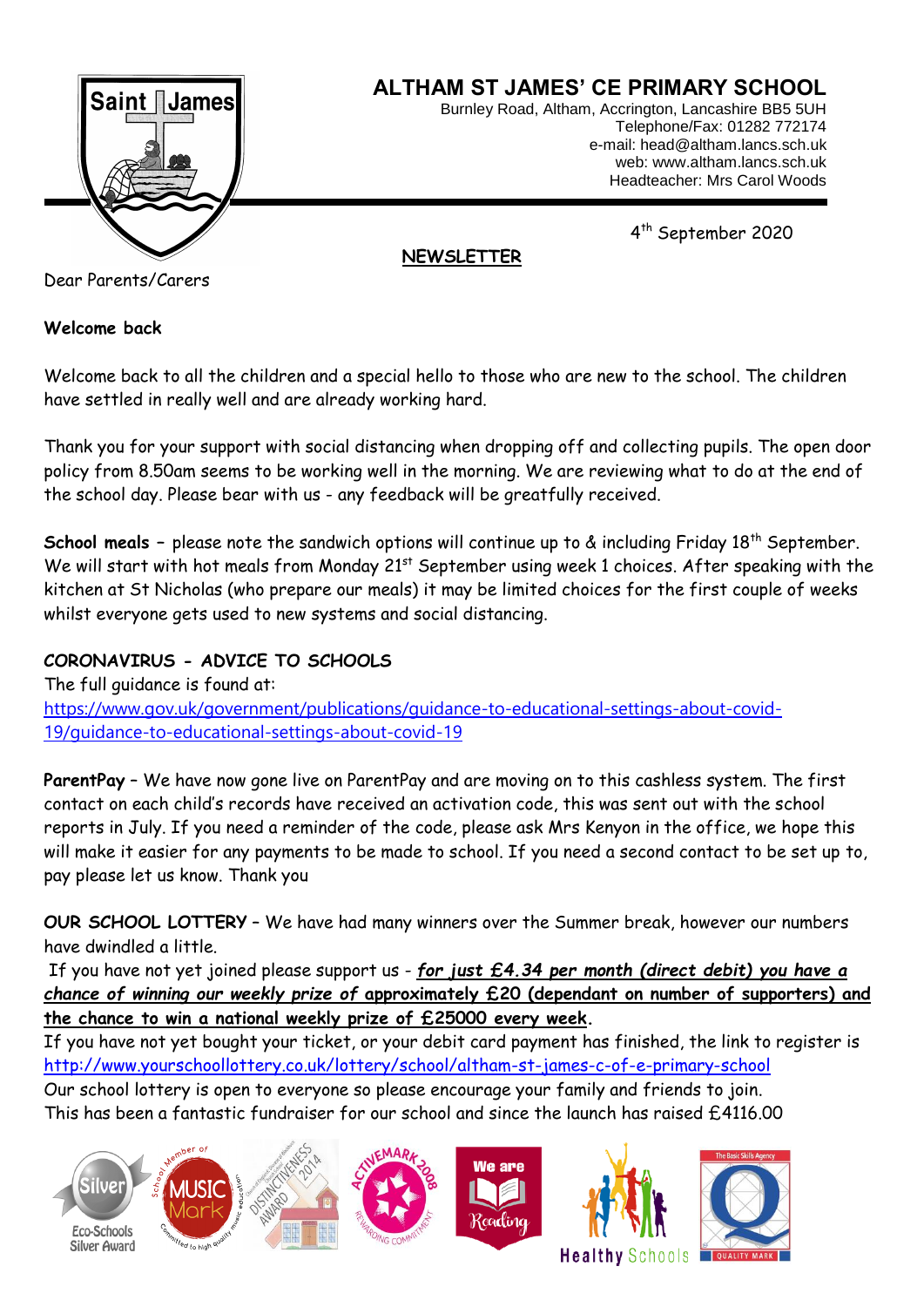**UNIFORM –**website for ordering is **[www.uniformityschools.com](http://www.uniformityschools.com/)**

**Please note for incorrect orders, the policy is that the customer reorders the size they require online. Bring the incorrect size into school and, when Mr Moores takes the item back to the office, a refund will be issued.**

**HOLIDAY LIST**

For your information we have the agreed holiday list for this school year (2020-2021) is at the end of this newsletter.

**AFTER SCHOOL CLUBS –** Currently runs from 3:25 – 5:15, Monday-Thursday: if the need arises we will look at running it again on a Friday. **Payment** is broken into 4 sessions with each session costing £2*, if your collection time runs into the next session, the fee for that session is also payable.*  **Reminder -** Breakfast Club opens at **8am** the cost from this time is £3, if children from 8:30 onwards the cost is £1.50 but no breakfast is included. **These paid clubs are open to all pupils. Please note we are now registered with Kiddivouchers & Sodexo to take the childcare vouchers.**

Sports clubs will recommence from Monday 14<sup>th</sup> September. Because of the current situation, numbers will be restricted. Forms will be sent out next week.

**Mrs CA Woods Headteacher**